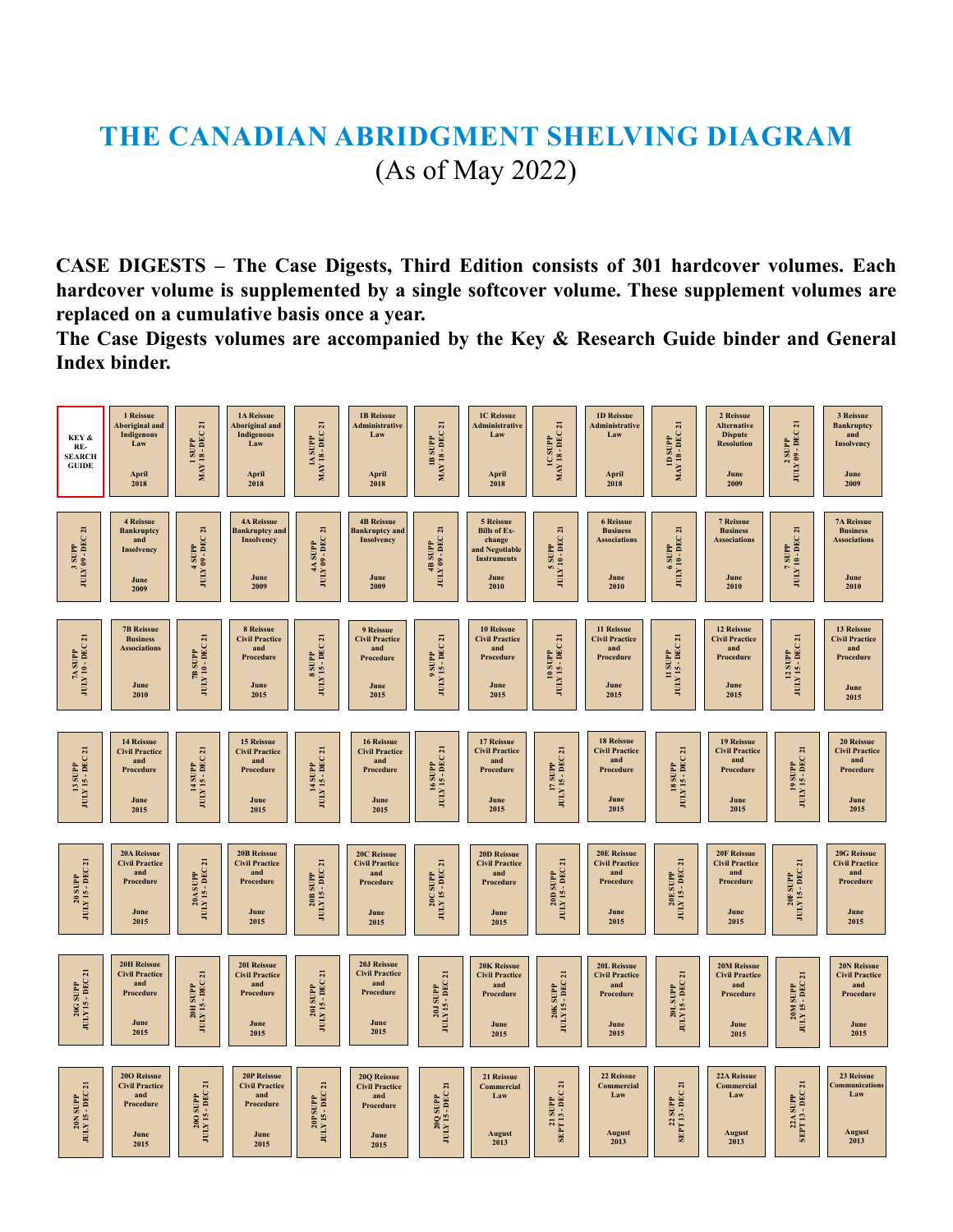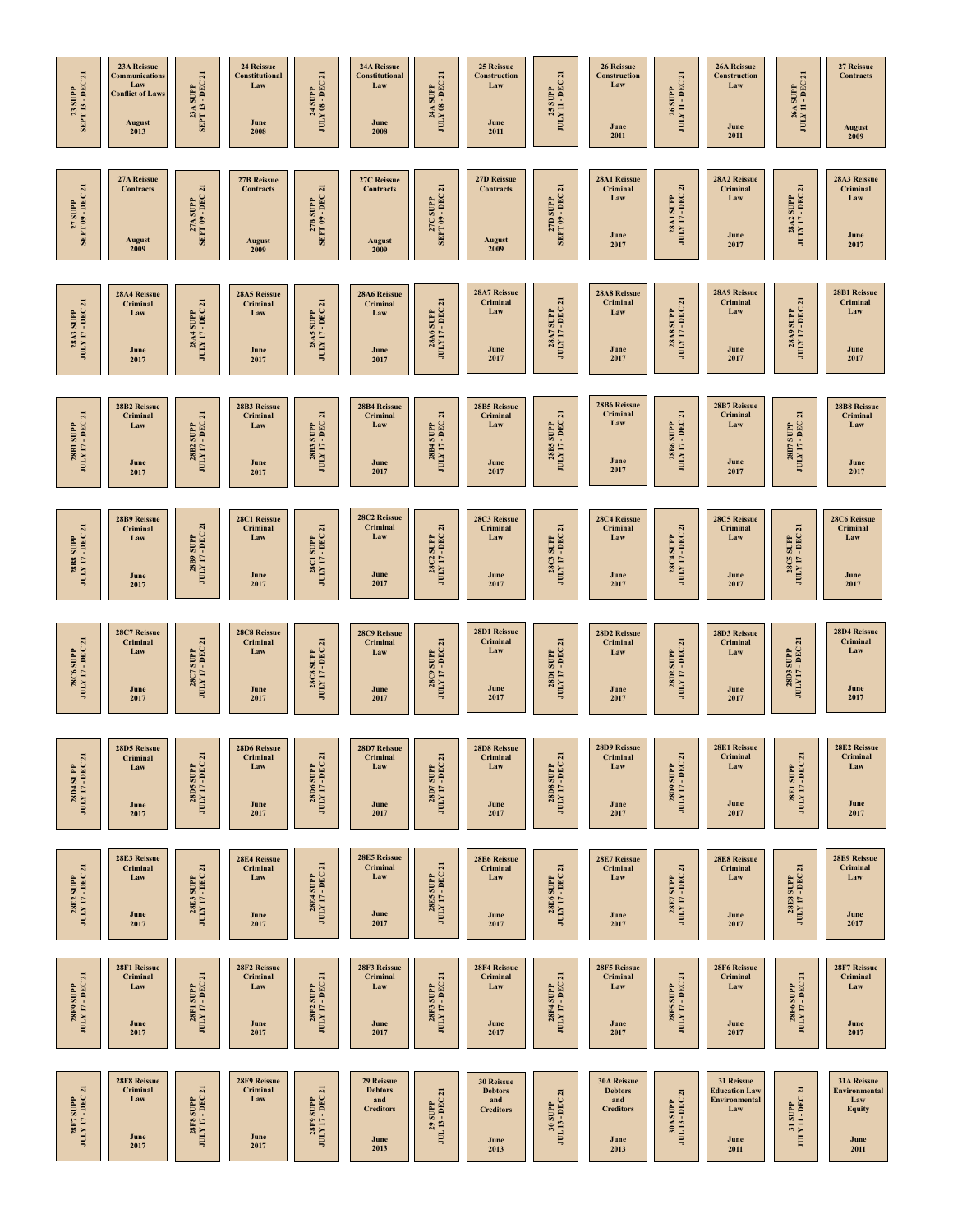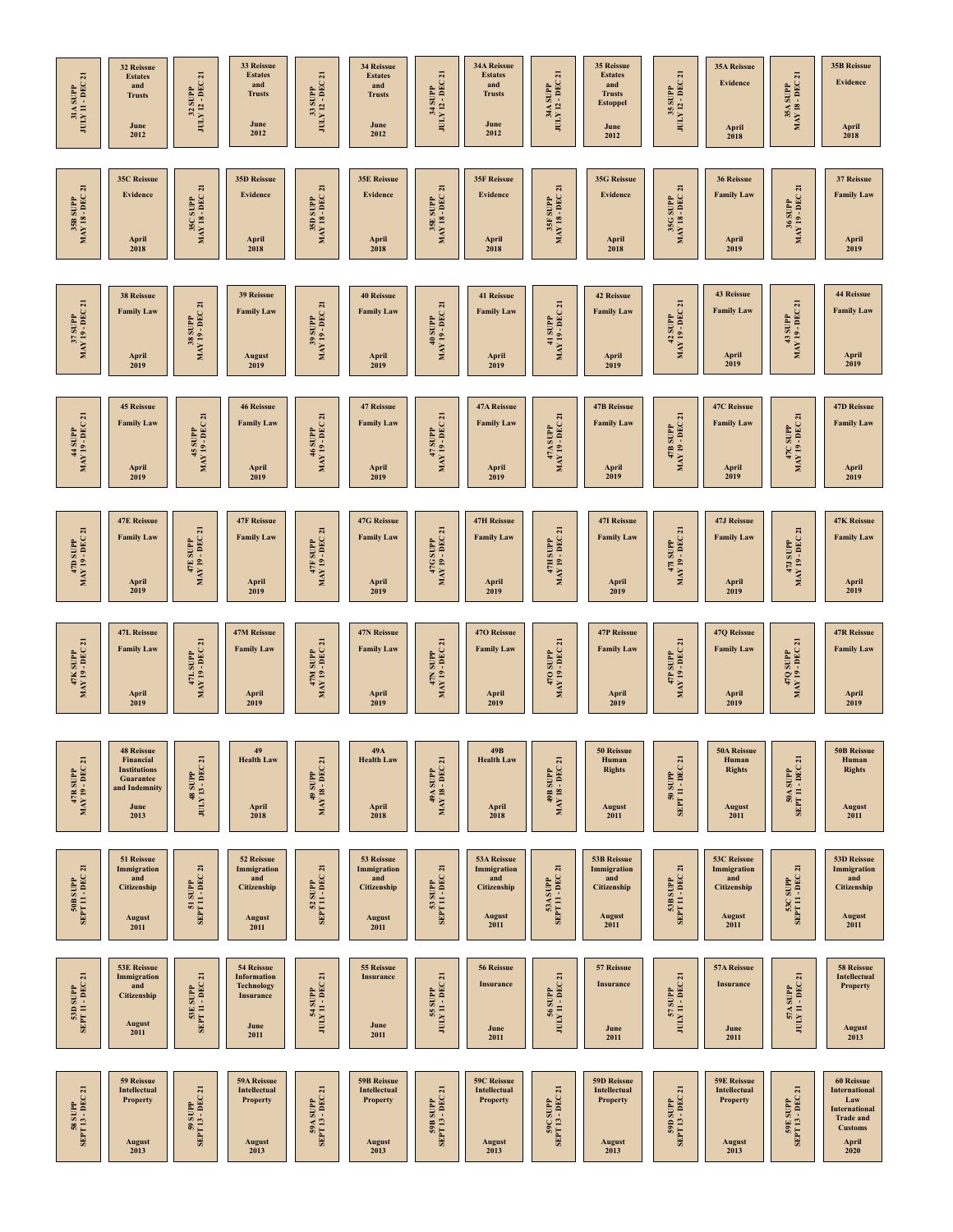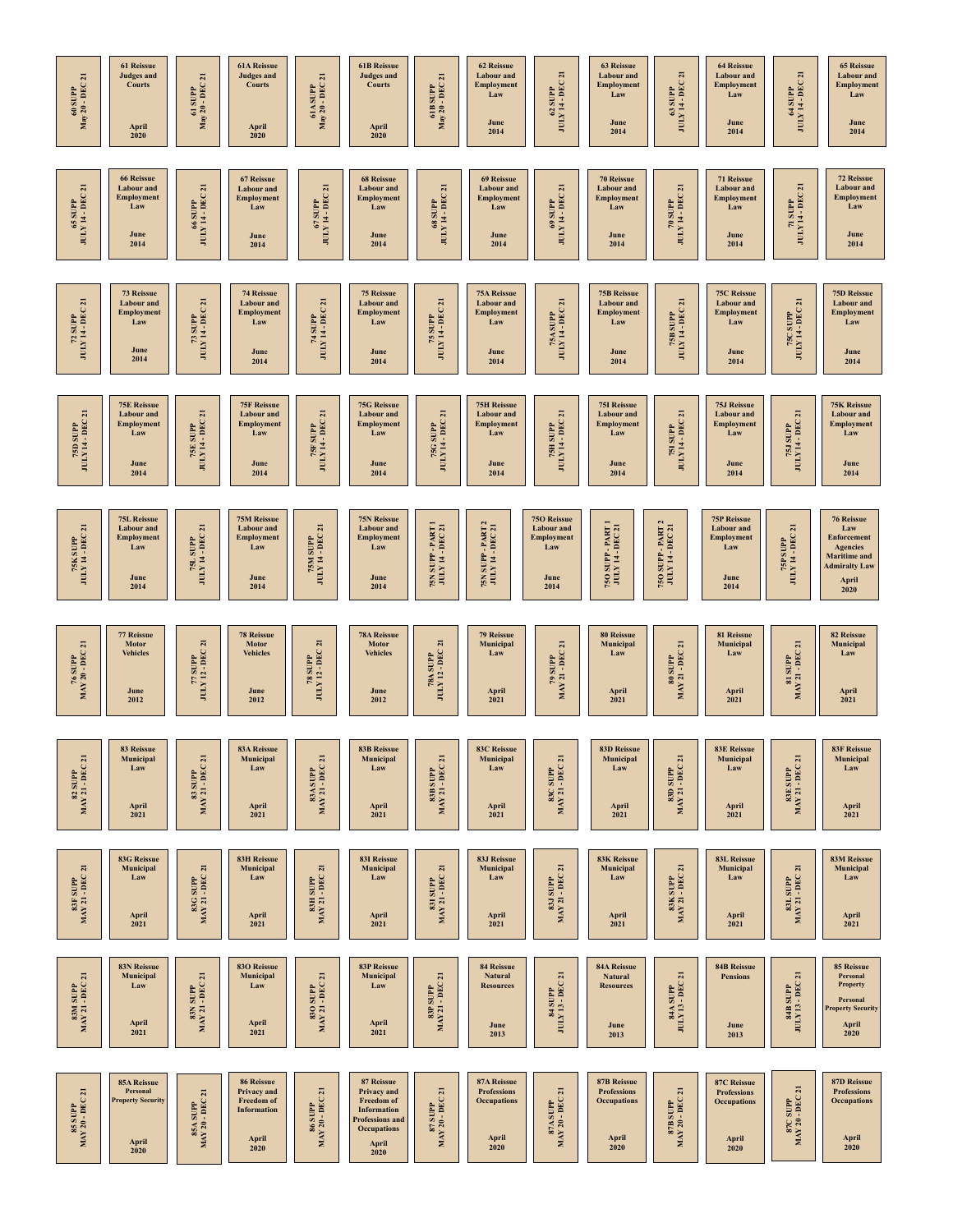



**CONSOLIDATED TABLE OF CASES - 33 hardcover volumes, reconsolidated in 2020. Each one of the hardcover volumes is supplemented by a single annual cumulative softcover volume covering to April of that year. Bi-annual supplements are released in January covering developments and updates from May to December of that year.**

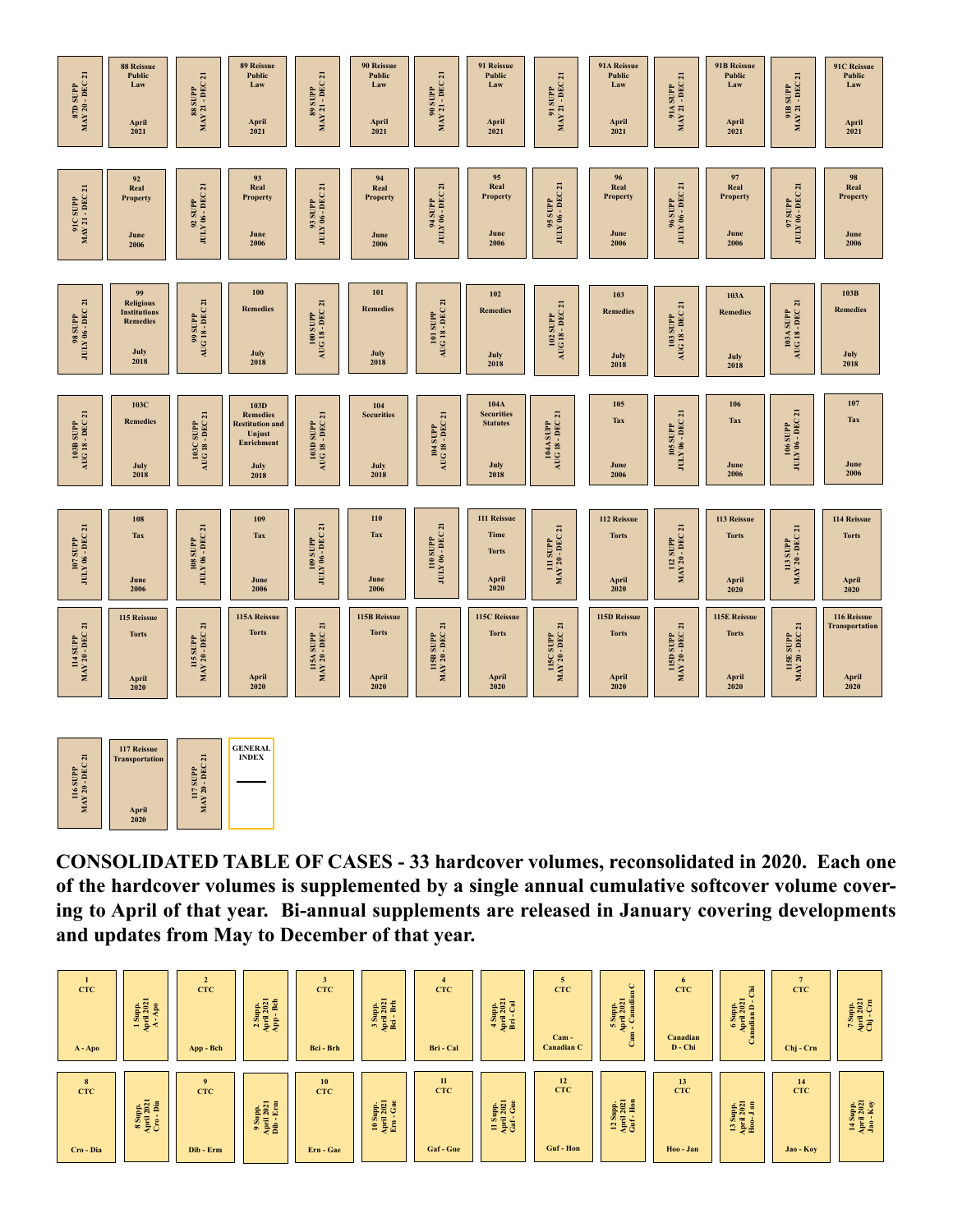

**CANADIAN CASE CITATIONS - The Canadian Case Citation Reconsolidation was delivered in December 2016. To ensure consistency and ease of cross-referencing, all 53 main work hard cover volumes have a cut-off date of March 2016. Each of the hardcover volumes is supplemented by a single cumulative softcover volume covering to June of each year.**

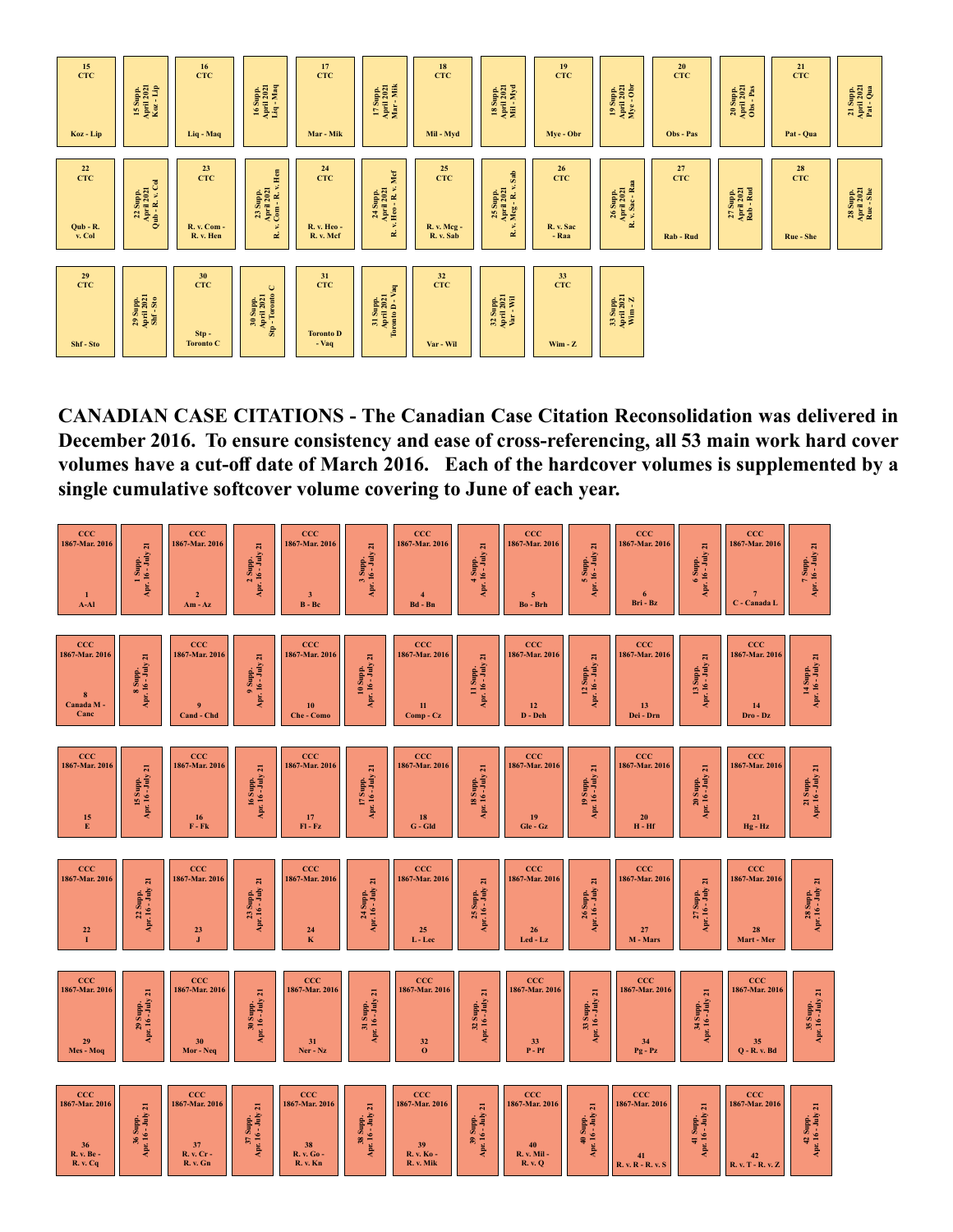

**WORDS & PHRASES - Each of the eight hardcover volumes is updated by a cumulative softcover volume which is replaced annually.** 



**INDEX TO CANADIAN LEGAL LITERATURE (ICLL) - Each of the eighteen hardcover volumes is updated annually with a cumulative softcover supplement volume. Softcover updates are also issued 8 times per year.**